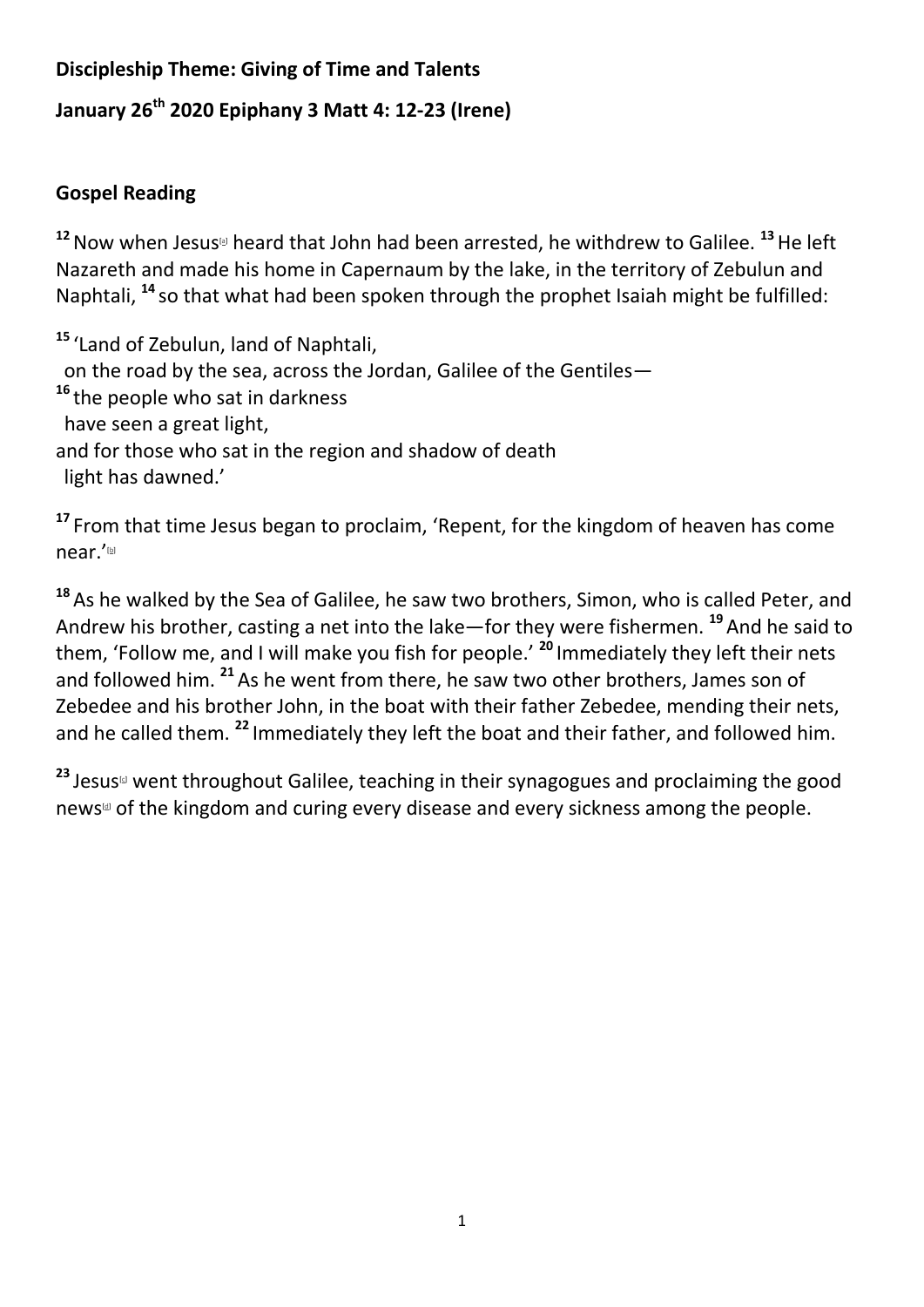## **Sermon**

Already we have come to week four of our sermon series on Discipleship and I hope you have managed to hear them either live in church or, like me over the last two weeks, by accessing them on the church website. If you are following any series, whether they be TV programmes or radio plays, it's annoying if you miss any, to get the best out of any series, the point is to start at the beginning and continue to the end, and so it is with this series of sermons.

I was at a Curate training day in Peterborough last Saturday and in the short lunch break I visited a Christian Bookshop near the Cathedral, I really miss Manna House in Northampton for browsing around. Anyway, while I was there I came across a postcard with these words: I asked God, "How much do you love me?" He said, "This much – and he stretched out his arms, and died."

I stood for a few moments and read it over again and the more I read it the more awesome I realised the words were. God, in the form of Jesus, his arms stretched out on a cross died for me. What have I done to deserve that sacrifice? Sadly, the answer is not enough. God, in the form of Jesus, died for all of us irrespective of our actions.

Then the words of a Christmas Carol came into my head:

What can I give him, poor as I am? If I were a shepherd I would bring a lamb; If I were a wise man I would do my part; Yet what can I give him, Give Him my heart.

Great, I thought, that verse is my sermon for this week! But hard luck – you are going to get more!

A shepherd, a wise man, a vicar, a housewife, a farmer an accountant. Whoever we are, whatever way we earn our living we are all loved and valued by God. We have one thing in common, we are human beings, created in God's image, yet we are all completely different, we all have our own gifts and talents.

Just close your eyes for a moment and think about what you are good at. Can you paint, or arrange flowers. Can you sew? Are you a good gardener? Have you got good ears to listen, and more importantly a good mouth, not to speak of what you've heard? Perhaps you find opportunities to do a good deed in any situation. We all have gifts but some people keep their gifts hidden or need encouragement to bring them out, but whatever talents you have – God is behind them, they are God's gift to you and you should thank him by sharing them with others, continually working to build his kingdom of love and peace here on earth.

Over the last weeks we have been hearing the stories of people reaching turning points in their lives beginning with John the Baptist, whose talent was to take the emphasis away from himself and point others towards Jesus.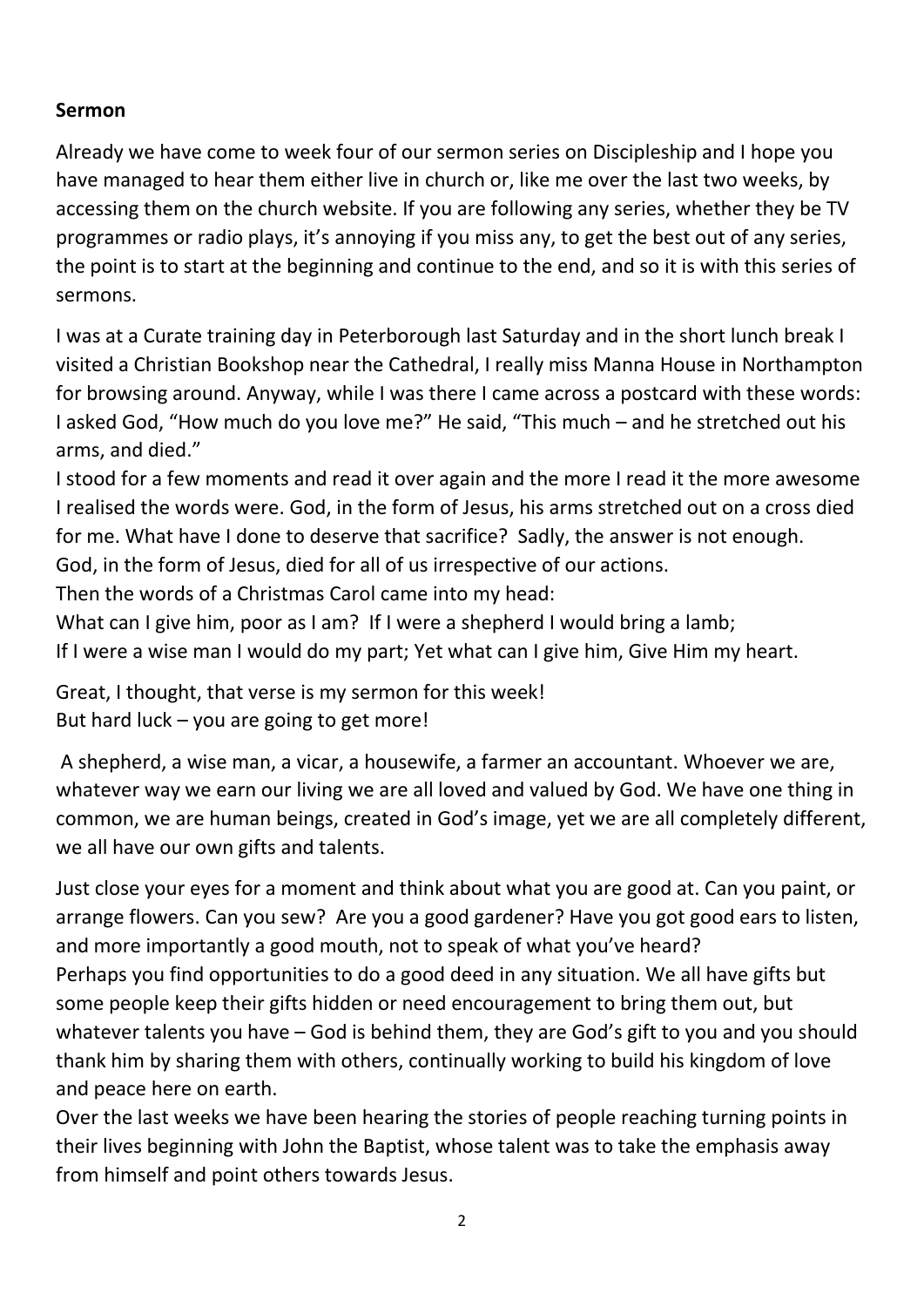We have seen Jesus calling his disciples Andrew, Peter, James and John, he is beginning to build up his close band of followers, all of whom are different, in appearance, character and all possess different talents. They willingly accepted the invitation of Jesus to follow him and took the opportunity to reshape their lives; move in another direction and focus on different concerns.

Simon became Peter, with his gift of forthrightness and love for Jesus, he became the rock on which God built his church. Andrew brought other people to Jesus, his gift being his desire to share him with others, not keep him for himself. The brothers James and John, nicknamed Sons of Thunder because of their tempestuous nature, used that nature in staunch support of Jesus and became two of his closest friends.

Being the humans we are, when any group of people come together, there will be disagreements and we see exactly this in our reading from Corinthians, but disagreements can be overcome by perseverance, and by using all our talents, we can together do God's work in the world, we can make the body of Christ complete.

So using this sermon series, think about your life. I wonder what part the church has played in helping you to realise what gifts, blessings and talents you have. Do the Gospel stories inspire you to commit wholeheartedly to being a disciple of Christ? Does being with fellow Christians encourage you in your journey of faith? Like me, are you humbled that Jesus died for you, and what does that make you want to do for him?

If you are unsure about the answers to any of these questions please speak to me or Rev'd Eddie, but remember that you are here because God has called you here. Give thanks that you have found the gift of faith and can recognise Jesus in your lives. You too can be like the early disciples and take up the call to follow Jesus, let him re-shape your life for the good of others. You may not yet fully know what God's purpose for you is, you may have closed your ears to his call, but with time and prayer he will show you. God never gives up. He has plans for us all, plans where our talents can be used for good to further God's Kingdom on earth.

Back to the verse of the Christmas Carol I read at the beginning of the sermon:

"What can I give Him poor as I am?

I suggest you give him your committment to use your talents and time to reach those who don't know God - and award him the credit.

Don't keep your faith as private and personal to you.

Don't hide away and only take it out on Sunday. Share your faith with others by your words and actions and talk in an ordinary way about what it means **to you** to live with the love of Jesus in your heart.

I apologise to those who have heard this anecdote before:

A friend was buying wine for Communion, the lady on the checkout asked if she was having a party. "Yes", my friend said, "every Sunday at 10 o'clock in church, why don't you come and join us?"